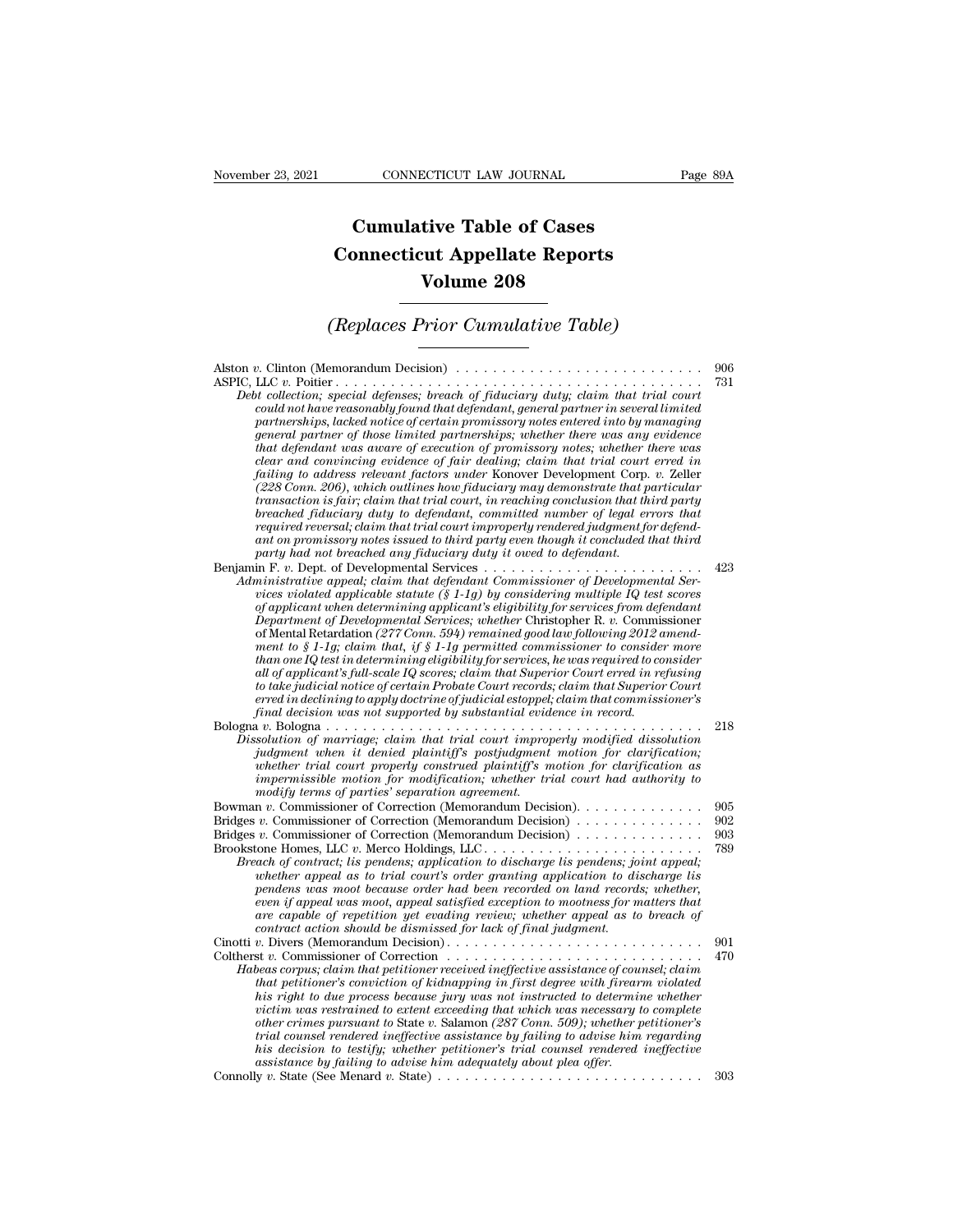Daley *<sup>v</sup>*. Klein (Memorandum Decision) . . . . . . . . . . . . . . . . . . . . . . . . . . . . . <sup>906</sup> Danner *v.* Commission on Human Rights & Opportunities . . . . . . . . . . . . . . . . . . <sup>234</sup> *Administrative appeal; whether trial court figures to hypergeometrial court properly v.* Klein (Memorandum Decision)<br>*Administrative appeal; whether trial court properly considered plaintiff's affidavit*<br>*as competent evi as* competent evidence in opposition to motion for summary judgment;<br> *as computer evidence in opposition for summary judgment; affidavit*<br> *as competent evidence in opposition to motion for summary judgment; whether*<br> *a trial court failed to afformation*  $\alpha$  *trial court property considered plaintiff's affidavity as competent evidence in opposition to motion for summary judgment; whether trial court failed to afford deference to human r i* Klein (Memorandum Decision)<br> *v*. Commission on Human Rights & Opportunities<br> *inistrative appeal; whether trial court properly considered plaintiff's affidavit*<br> *as competent evidence in opposition to motion for summ* Daley v. Klein (Memorandum Decision)<br>
Danner v. Commission on Human Rights & Opportunities<br> *Administrative appeal*; whether trial court properly considered plaintiff's affidavit<br>
as competent evidence in opposition to mot Dancy *v.* Commission on Human Rights & Opportunities<br>
Administrative appeal; whether trial court properly considered plaintiff's affidavit<br>
as competent evidence in opposition to motion for summary judgment; whether<br>
tria *Marmistrative appeal, whether trial court properly competent evaluation is competent evaluation* as *competent evaluation the opposition to motion for summary judgment; whether trial court failed to afford deference to Ministrative appeat, unether trial court property considered plaintiff's agrometent evidence in opposition to motion for summary judgment, whether trial court failed to afford deference to human rights referee's decision competent evidence in opposition to motion for summary juagment; whether*<br> *ciral court failed* to afford deference to human rights referee's decision in conduct-<br> *cing plenary review of record; whether trial court erred against payment of plaintiff's remaining benefits; whether board correctly concluded that commissioner's commutation order did not violate cap on heart and hypertension benefits pursuant to statute (§ 7-433b); whether commissioner's compensation, claim that Compensation Review Board improperly affirmed*<br>*commutation of certain disability benefits without instituting moratorium*<br> *commutation of certain disability benefits without instituting moratori commutation of certain disability benefits without instituting moratorium* against payment of plaintiff's remaining benefits; whether board correctly concluded that commissioner's commutation order did not violate cap on Freitag *v.* Compensation Commissioner's order printing planting moratorium<br>
against payment of plaintiff's remaining benefits; whether board correctly con-<br>
cluded that commissioner's commutation order did not violate cap *Habeas commutation of certain distorting benefits; whiteaut anstructing mortator-diated that commissioner's commutation order did not violate cap on heart and hypertension benefits pursuant to statute (§ 7-433b); whether reflued that commissioner's commutation order did not violate are on heart and commissioner's commutation order did not violate cap on heart and trial neighborhor's commutation order violated principles of equity, includi tioner about commissioner's commutation order at a not violate Cap on neart and commutation benefits pursuant to statute (§74-433b); whether commissioner's double recovery in workers' compensation system.*<br> *t.* Commissio *Habeas corpus; ineffective assistance of counsel; whether habeas court improperly rejected petitioner's claim that trial counsel made misrepresentations to petitioner about whether codefendant was willing to testify at pe tommutation order violated principies of equity, including prontotiton against* double recovery in workers' compensation system.<br>  $t$ . Commissioner of Correction  $\ldots$   $\ldots$   $\ldots$   $\ldots$   $\ldots$   $\ldots$   $\ldots$   $\ldots$   $\ldots$   $\ldots$ *sentencing proceeding rendered ineffective assistance as result of failure to file motion to withdraw guilty pleas, pursuant to applicable rule of practice (§ 39- 27 eas corpus; ineffective assistance of counsel; whether habeas court improperty*<br>rejected petitioner's claim that trial counsel made misrepresentations to peti-<br>triand trial counsel failed to property advise petitioner *properted petitioner's claim that trial counsel made misrepresentations to petitioner about whether codefendant was willing to testify at petitioner's criminal crial, claim that counsel failed to properly advise petitione mitigation that trial counsideration)*<br> *mital defenses; whether had*<br> *sentencing proceeding ren*<br> *motion to withdraw guilty*<br>  $27 (4)$ , on basis of trial is<br> *mitigation evidence.*<br> *mitigation evidence.*<br> *mitigation e* Frait, calim that cratter habeas court improperly rejected claim that counsel at the defenses; whether habeas court improperly rejected claim that counsel at sentencing proceeding rendered ineffective assistance as result *Employment discrimination proceeding realistical court in the sentencing proceeding realistance as result of failure to file-*<br>*27 (4)), on basis of trial counsel's ineffective assistance as result of practice (§ 39-*<br>*27 antion to withdraw guilty pleas, pursuant to applicable rule of practice (§ 39-*  $\mathbb{R}^2(4)$ ), on basis of trial counsel's ineffective assistance; whether habeas court properly concluded that counsel's ineffective assis *intution to windraw yalty pleas, parsuant to applicable rate of practice (§ 33-*<br>  $Z^2(4)$ ), on basis of trial counsel's ineffective assistance; whether habeas court<br> *properly concluded that counsel at sentencing proceed there was insufficient evidence that discharge of employee was motivated by discrimination evidence.*<br> *discrimination evidence.*<br> *discrimination*; whether trial court properly upheld decision of defend-<br> *discrimination; whether trial court properly upheld decision of defend-*<br> *ant Commission that reasons for discrimination*; whether trial court properly upheld decision of ployment discrimination; whether trial court properly upheld decision of ant Commission on Human Rights and Opportunities that employee hai Herron *<sup>v</sup>*. Daniels . . . . . . . . . . . . . . . . . . . . . . . . . . . . . . . . . . . . . . . . . . <sup>75</sup> *Landlord-tenantialison on Human Rights and Opportunities that employee had proven*<br>intentional discrimination based on ancestry by plaintiff employer; claim that<br>there was insufficient evidence that discharge of employee *when* to all is crimination based on ancestry by plaintiff employer; claim that<br>intertional discrimination based on ancestry by plaintiff employer; claim that<br>there was insufficient evidence that discharge of employee was *21 There was insufficient evidence that discharge of employer, claim hat there was insufficient evidence that discharge of employee was motivated by there was motivated by discriminatory animus; claim that record did not where was insufficient evalence and ascharge of employee was motivated oydiscriminatory animas; claim that record did not permit reasonable inference* that reasons for discharging defendant employee were reterated.<br> *w*. *ages to premises were pretextual was erroneous; claim that trial court erred when it concluded that defendant inpured to the increase of the predictional defendant; action for return of security deposit; claim that trial court erred when it awarded plaintiff double damages pursuant to applicable statut return is composity deposit, claim that trial court erred*<br>*return it awarded plaintiff double damages pursuant to applicable statute (§ 47a-<br>* $21$  *(d)) for defendant's failure to return portion of plaintiff's security dep* readord-tenant; action for return of security deposit; claim that trial court erred<br>when it awarded plaintiff double damages pursuant to applicable statute (§ 47a-<br>21 (d)) for defendant's failure to return portion of plain *internal definity the damages pursuant to applicable statute (§ 47a-21 (d)) for defendant's failure to return portion of plaintiff's security deposit; whether trial court's determination that certain of defendant's handli* 21 (d)) for defendant's failure to return portion of plaintiff's security deposit;<br>whether trial court's determination that certain of defendant's charges for dam-<br>ages to premises were pretextual was erroneous; claim that *whether trial court's determination that certain of defendant's charges for damages to premises were pretextual was erroneous; claim that trial court erred when it concluded that defendant's handling of security deposit a concertate in the defendant's handling of security deposit and her failure to*<br>*concluded that defendant's handling of security deposit and her failure to*<br>*return portion of it violated Connecticut Unfair Trade Practices payments purion of it violated Connecticut Unfair Trade Practices Act (CUTPA)*<br> *payment portion of it violated Connecticut Unfair Trade Practices Act (CUTPA)*<br> *payment to account; whether plaintiff suffered ascertainabl preturn portion of it violated Connecticut Unfair Trade Practices Act (CUTPA)*  $(\S 42-110a$  *et seq.); whether defendant was required to place security deposit of into escrow account; whether plaintiff suffered ascretaina* ( $\frac{1}{2}$  42-110a et seq.); whether defendant was required to place some of simple polarity sufficiend and referrational eld permaint was the defendant's withholding of portion of security deposit; claim that the when it defendant's withholding of portion of security deposit; claim that trial court erred<br>defendant's withholding of portion of security deposit; claim that trial court erred<br>when it awarded punitive damages to plaintiff under when it awarded punitive damages to plaintiff under CUTPA; claim that trial<br>court erred in holding that plaintiff was not entitled to return of certain rental<br>payments pursuant to applicable statute (§ 47a-11); whether pla court erred in holding that plaintiff was not entitled to return of certain rental<br>payments pursuant to applicable statute (§ 47a-11); whether plaintiff doandoned<br>premises prior to end of lease term; claim that trial cour payments pursuant to applicable statute (§ 47a-11); whether plaintiff abandoned<br>premises prior to end of lease term; claim that trial court erred in denying<br>plaintiff's common-law claim for money had and received.<br>HSBC Ban premises prior to end of lease term; claim that trial court erred in denying<br>plaintiff's common-law claim for money had and received.<br>HSBC Bank USA, N.A. v. Cardinal (Memorandum Decision) . . . . . . . . . . . . . . . . . *plaintiff's common-law claim for money had and received.*<br> *C* Bank USA, N.A. *v*. Cardinal (Memorandum Decision)<br>  $\therefore$  902<br>  $\therefore$  Peveah D. (Memorandum Decision)<br>  $\therefore$  904<br>  $\therefore$  Claude (Memorandum Decision)<br>  $\therefore$  904 For certification to appeal; claim that habeas court abused in the periodic served by Chemeration of Chemeration of Chemeration and Claude (Memorandum Decision)<br> *i n*. Commissioner of Correction . . . . . . . . . . . . *declining to issue writ of habeas corpus; interpretation of rule of accision* of  $\Omega$ . (Memorandum Decision)<br> *declining to isomoral an accision* of  $\Omega$  and  $\Omega$  and  $\Omega$  are compusible (Memorandum Decision)<br> *declining 24)*<br> *24)* Claude (Memorandum Decision)<br> *204*<br> *204*<br> *204)*<br> *204)*<br> *204)*<br> *204)*<br> *204)*<br> *204)*<br> *204)*<br> *204)*<br> *204)*<br> *204)*<br> *204)*<br> *204)*<br> *204)*<br> *204)*<br> *204)*<br> *204)*<br> *204)*<br> *204)*<br> *204)*<br> *204)*<br> *204 deale (Mennorandum Decision)*<br> *deale (Mennorandum Decision)*<br> *deas corpus; claim that habeas court abused its discretion in denying petition*<br> *for certification to appeal; claim that habeas court abused its discretion due to lack of subject matter jurisdiction; whether retroactive application of 2013 amendment to risk reduced account abused its discretion in denying petition*<br>*deeds corpus; claim that habeas court abused its discretion in denying petition to appeal; duarated its discretion in*<br>*declining to issue writ peas corpus; clarm that habeas court abused its discretion in denying petition in* for certification to appeal; claim that habeas court abused its discretion in declining to issue writ of habeas corpus; interpretation of for certification to appeal; claim that habeas court abused its discretion in<br>declining to issue writ of habeas corpus; interpretation of rule of practice (§ 23-<br> $24$ ); whether petitioner's first and second habeas petition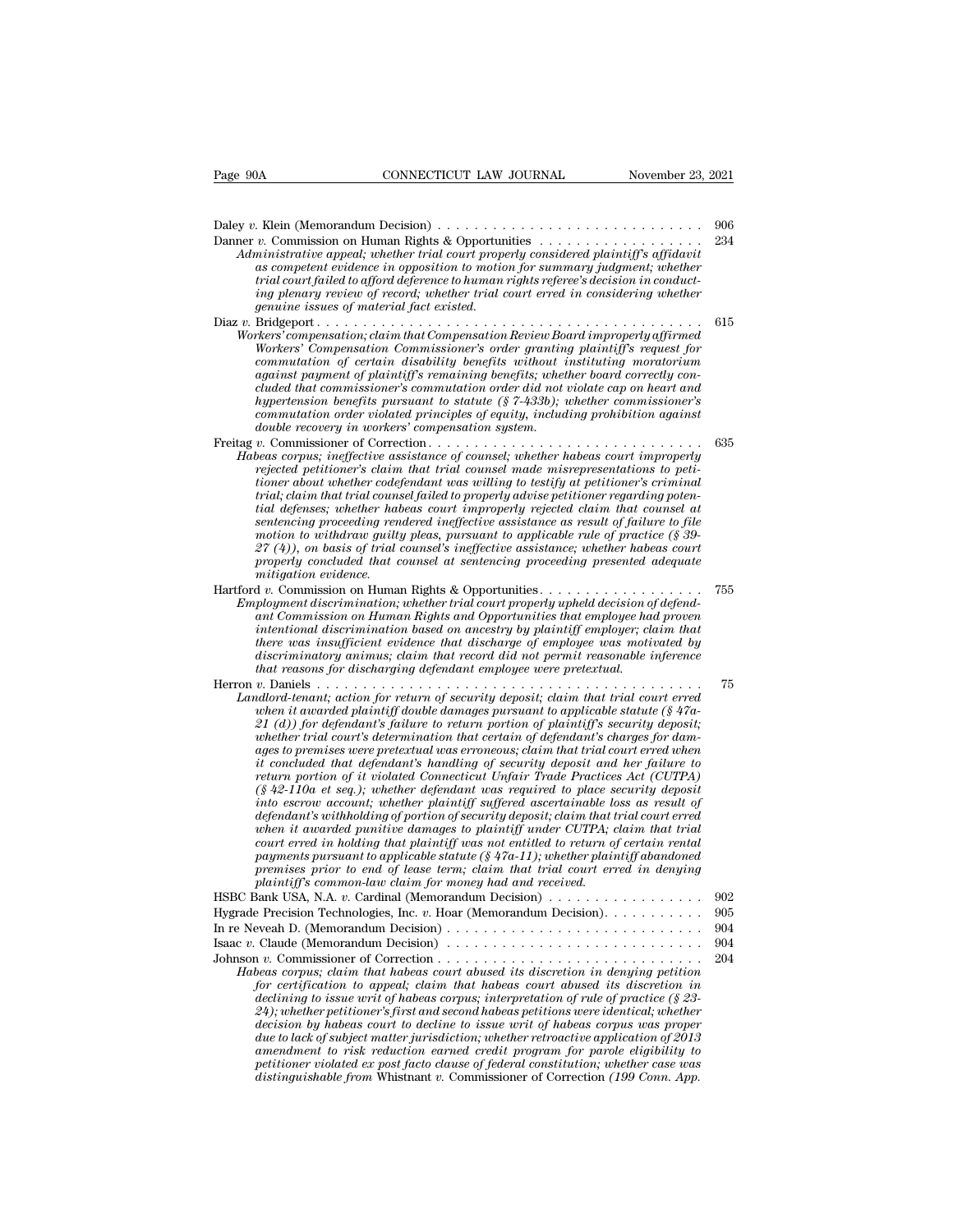*406) in context of habeas court's decision to decline to issue writ for lack of*<br>*jurisdiction pursuant to § 23-24 (a) (1).*<br>*an Chase Bank National Assn n* Malick 38 *jurisdiction pursuant to § 23-24 (a) in context of habeas court's decision to jurisdiction pursuant to § 23-24 (a) (1).*<br>*jurisdiction pursuant to § 23-24 (a) (1).*<br>*an Chase Bank, National Assn. v. Malick ...*<br>*reclosure* 

| November 23, 2021          | CONNECTICUT LAW JOURNAL                                                                                                                                                                                                                                                                                                                                                                                                                                                                                                                                                                                                                                                                                                                                                                                                                                                                                                                                                                                                                                                                                                                                                                                                                                                                                                                                                                                                                                              | Page 91A   |
|----------------------------|----------------------------------------------------------------------------------------------------------------------------------------------------------------------------------------------------------------------------------------------------------------------------------------------------------------------------------------------------------------------------------------------------------------------------------------------------------------------------------------------------------------------------------------------------------------------------------------------------------------------------------------------------------------------------------------------------------------------------------------------------------------------------------------------------------------------------------------------------------------------------------------------------------------------------------------------------------------------------------------------------------------------------------------------------------------------------------------------------------------------------------------------------------------------------------------------------------------------------------------------------------------------------------------------------------------------------------------------------------------------------------------------------------------------------------------------------------------------|------------|
|                            | 406) in context of habeas court's decision to decline to issue writ for lack of                                                                                                                                                                                                                                                                                                                                                                                                                                                                                                                                                                                                                                                                                                                                                                                                                                                                                                                                                                                                                                                                                                                                                                                                                                                                                                                                                                                      |            |
|                            | jurisdiction pursuant to $\S 23-24$ (a) (1).<br>$\label{thm:reclosure} For e closure; claim that trial court improperly rendered judgment of strict foreclosure;$<br>whether trial court erred as matter of law when it accepted affidavit of debt and<br>relied on it to establish amount of defendant's indebtedness even though defendant<br>had articulated specific objections to amount of mortgage debt; whether trial<br>court properly applied rule of practice $(\S 23-18(a))$ in permitting plaintiff to                                                                                                                                                                                                                                                                                                                                                                                                                                                                                                                                                                                                                                                                                                                                                                                                                                                                                                                                                  | 38         |
| tion of $$23-18$ improper. | prove amount of debt by submission of affidavit; whether defendant's articulated<br>objections concerning amount of mortgage debt were sufficient to render applica-                                                                                                                                                                                                                                                                                                                                                                                                                                                                                                                                                                                                                                                                                                                                                                                                                                                                                                                                                                                                                                                                                                                                                                                                                                                                                                 |            |
| resorting to speculation.  | Dissolution of marriage; motion for contempt; whether trial court properly calculated<br>defendant's earned income pursuant to parties' separation agreement; whether<br>defendant provided adequate record that would enable this court to review claims<br>on appeal; whether, in absence of hearing transcripts, this court could evaluate<br>defendant's arguments in support of appellate claims without impermissibly                                                                                                                                                                                                                                                                                                                                                                                                                                                                                                                                                                                                                                                                                                                                                                                                                                                                                                                                                                                                                                          | 904<br>497 |
|                            | Habeas corpus; claim that state failed to disclose certain information during crimi-<br>nal case; claim that first habeas counsel rendered ineffective assistance; claim<br>of actual innocence; whether habeas court improperly denied petition for writ<br>of habeas corpus; adoption of habeas court's memorandum of decision as proper<br>statement of relevant facts and applicable law on issues.                                                                                                                                                                                                                                                                                                                                                                                                                                                                                                                                                                                                                                                                                                                                                                                                                                                                                                                                                                                                                                                              | 515        |
|                            | Mase v. Riverview Realty Associates, LLC<br>Foreclosure; motion to dismiss; claim that trial court erred in denying defendant's<br>motion to dismiss; claim that judgment of strict foreclosure was defective; claim<br>that trial court's appointment of receiver was improper; whether appeal should<br>be dismissed because it was not taken from final judgment.                                                                                                                                                                                                                                                                                                                                                                                                                                                                                                                                                                                                                                                                                                                                                                                                                                                                                                                                                                                                                                                                                                 | 719        |
|                            | Dissolution of marriage; postjudgment motion for attorney's fees; claim that, in<br>ordering defendant to pay attorney's fees of plaintiff, trial court applied incorrect<br>legal standard; whether trial court was required to make express finding that<br>plaintiff lacked ample liquid funds to pay her own attorney's fees.                                                                                                                                                                                                                                                                                                                                                                                                                                                                                                                                                                                                                                                                                                                                                                                                                                                                                                                                                                                                                                                                                                                                    | 580        |
| rendered for state.        | Menard v. State $\ldots \ldots \ldots \ldots \ldots \ldots \ldots \ldots \ldots \ldots \ldots$<br>Underinsured motorist benefits; whether plaintiffs' original joint appeal was taken<br>from final judgments; whether this court lacked subject matter jurisdiction to<br>entertain original joint appeal; claim that trial court improperly declined to<br>award plaintiffs damages related to claims of post-traumatic stress disorder<br>(PTSD); whether PTSD claims were compensable under underinsured motorist<br>claims statute (§ 38a-336); whether PTSD and accompanying physical manifes-<br>tations could be construed as "bodily injury" within purview of $\S$ 38a-336; claim<br>that trial court improperly reduced plaintiffs' damages by sums of workers'<br>compensation benefits received; whether statutory and regulatory scheme govern-<br>ing underinsured motorist coverage in Connecticut imposed requirement on self-<br>insurers to notify claimants of election of permissive offsets under applicable<br>state regulation (§ 38a-334-6); claim that trial court committed error in declining<br>to reduce one plaintiff's damages by sums recovered pursuant to Dram Shop Act<br>$(\S 30-102)$ ; whether plaintiff was compensated twice for same injury in violation<br>of common-law rule precluding double recovery; whether, on remand, because<br>plaintiffs were not entitled to recover damages against state, judgments must be | 303        |
|                            | Merco Holdings, LLC v. CT Karka, LLC (See Brookstone Homes, LLC v. Merco Holdings,<br>Ocwen Loan Servicing, LLC v. Sheldon<br>Foreclosure; doctrine of unclean hands; whether trial court's finding that mortgage<br>lender failed to restore defendants' credit following its own error was clearly<br>erroneous; whether trial court abused its discretion in concluding that substitute<br>plaintiff's legal title to property was unenforceable after finding for defendants<br>on their special defense of unclean hands; claim that trial court's finding that<br>certain conduct of mortgage lender was wilful was clearly erroneous; claim that<br>trial court's finding that defendants came to court with clean hands was clearly<br>erroneous; claim that trial court's finding that defendants' economic downfall<br>was caused by mortgage lender was clearly erroneous.                                                                                                                                                                                                                                                                                                                                                                                                                                                                                                                                                                                | 789<br>132 |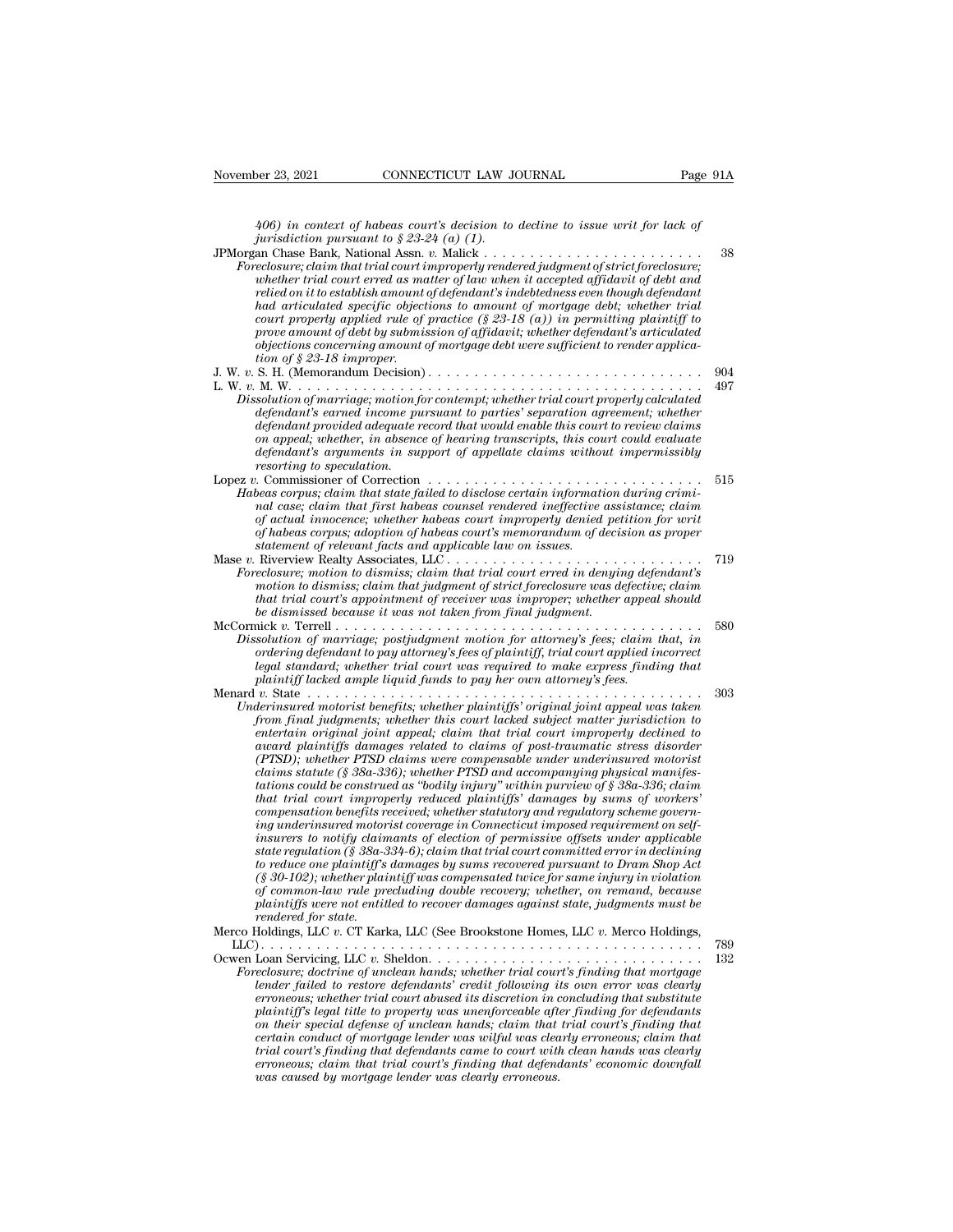| Page 92A                            | CONNECTICUT LAW JOURNAL                                                                                                                                                                                                                                                                                                                                                                                                                                                                                                                                                                                                                                                                                                                                                                                                                                                                                                                                                                                                                                                                                                                                                                                                                                                                                                           | November 23, 2021 |
|-------------------------------------|-----------------------------------------------------------------------------------------------------------------------------------------------------------------------------------------------------------------------------------------------------------------------------------------------------------------------------------------------------------------------------------------------------------------------------------------------------------------------------------------------------------------------------------------------------------------------------------------------------------------------------------------------------------------------------------------------------------------------------------------------------------------------------------------------------------------------------------------------------------------------------------------------------------------------------------------------------------------------------------------------------------------------------------------------------------------------------------------------------------------------------------------------------------------------------------------------------------------------------------------------------------------------------------------------------------------------------------|-------------------|
|                                     |                                                                                                                                                                                                                                                                                                                                                                                                                                                                                                                                                                                                                                                                                                                                                                                                                                                                                                                                                                                                                                                                                                                                                                                                                                                                                                                                   |                   |
| 360).                               | Workers' compensation; claim that Compensation Review Board improperly affirmed<br>Workers' Compensation Commissioner's award of survivorship benefits to plain-<br>$\it{tiff; whether commissioner erred in making several subordinate findings support-}$<br>ing his determination that chain of causation connecting decedent's compensable<br>injuries to his death existed; whether commissioner improperly failed to find<br>that decedent's conduct leading up to his death constituted superseding cause of<br>his death that defeated compensability pursuant to Sapko v. State $(305 \text{ Comn.})$                                                                                                                                                                                                                                                                                                                                                                                                                                                                                                                                                                                                                                                                                                                    | 275               |
|                                     | Trespass; whether trial court improperly found defendants liable for trespass; claim<br>that privacy fence defendants constructed was divisional fence pursuant to statute<br>$(\S 47-43)$ and within permitted limit of intrusion on plaintiffs' property; unpre-<br>served claim that trial court improperly found defendant property owner liable<br>for trespass because split rail fence was fixture appurtenant to property she<br>owned; claim that trial court improperly found codefendant liable for conversion<br>where plaintiffs never pleaded conversion in complaint or briefed it in motion<br>for summary judgment, and complaint alleged that conduct in dismantling por-<br>tions of fence constituted trespass.                                                                                                                                                                                                                                                                                                                                                                                                                                                                                                                                                                                               | 255               |
|                                     | Habeas corpus; whether habeas court abused its discretion in denying petition for<br>certification to appeal; whether habeas court properly concluded that petitioner<br>was not prejudiced by his trial counsel's alleged ineffective assistance resulting<br>from failure to investigate and present third-party culpability defense.                                                                                                                                                                                                                                                                                                                                                                                                                                                                                                                                                                                                                                                                                                                                                                                                                                                                                                                                                                                           | 460               |
|                                     | Savin Gasoline Properties, LLC $v$ . Commission on the City Plan $\dots \dots \dots$<br>Zoning; administrative appeal; motion for vacatur; whether appeal from trial court<br>was moot; whether appeal became moot through no fault of plaintiff.                                                                                                                                                                                                                                                                                                                                                                                                                                                                                                                                                                                                                                                                                                                                                                                                                                                                                                                                                                                                                                                                                 | 513               |
| acts of stalking against plaintiff. | Order of civil protection; whether trial court abused its discretion in issuing order<br>of civil protection pursuant to statute ( $\S$ 46b-16a); claim that trial court did not<br>apply objective standard in finding that plaintiff's fear was reasonable; claim<br>that trial court failed to make finding that defendant would continue to commit                                                                                                                                                                                                                                                                                                                                                                                                                                                                                                                                                                                                                                                                                                                                                                                                                                                                                                                                                                            | 342               |
|                                     |                                                                                                                                                                                                                                                                                                                                                                                                                                                                                                                                                                                                                                                                                                                                                                                                                                                                                                                                                                                                                                                                                                                                                                                                                                                                                                                                   | 903               |
|                                     |                                                                                                                                                                                                                                                                                                                                                                                                                                                                                                                                                                                                                                                                                                                                                                                                                                                                                                                                                                                                                                                                                                                                                                                                                                                                                                                                   | 901               |
|                                     | Breach of contract; promissory estoppel; negligent misrepresentation; whether trial<br>court erred in granting defendant's motions for summary judgment; adoption<br>of trial court's memoranda of decision as proper statements of relevant facts and<br>analyses of applicable law on issues.                                                                                                                                                                                                                                                                                                                                                                                                                                                                                                                                                                                                                                                                                                                                                                                                                                                                                                                                                                                                                                   | 676               |
|                                     | State v. Austin (Memorandum Decision)                                                                                                                                                                                                                                                                                                                                                                                                                                                                                                                                                                                                                                                                                                                                                                                                                                                                                                                                                                                                                                                                                                                                                                                                                                                                                             | 905               |
|                                     | Robbery in second degree; larceny in third degree; conspiracy to commit larceny in<br>third degree; claim that defendant's due process rights were violated because his<br>conviction was obtained on basis of false testimony, which state failed to correct;<br>whether witness' testimony at defendant's trial was false; whether state improp-<br>erly withheld impeachment evidence regarding witness' credibility.                                                                                                                                                                                                                                                                                                                                                                                                                                                                                                                                                                                                                                                                                                                                                                                                                                                                                                          | 710               |
|                                     | State v. Espinal $\ldots \ldots \ldots \ldots \ldots \ldots \ldots \ldots \ldots \ldots \ldots \ldots \ldots$<br>Manslaughter in second degree; whether trial court incorrectly determined that evi-<br>dence of warrant for victim's rearrest was irrelevant and unduly prejudicial;<br>claim that trial court's ruling substantially affected jury's verdict so as to consti-<br>tute harmful evidentiary error; whether trial court improperly precluded from<br>evidence recording of defendant's second 911 call as spontaneous utterance pursu-<br>ant to $\S 8-3$ (2) of Connecticut Code of Evidence; whether defendant's reaction<br>to having been told by police that victim died constituted spontaneous utterance;<br>unpreserved claim that trial court's ruling infringed on defendant's right to<br>present defense; unpreserved claim that defendant was denied fair trial when<br>trial court improperly instructed jury as to order of deliberations and misled it<br>as to consequences of finding that defendant acted in self-defense; request that<br>this court exercise its supervisory authority over administration of justice to<br>require trial courts to consider defense of self-defense prior to considering whether<br>defendant is quilty of charged offense and any lesser included offenses. | 369               |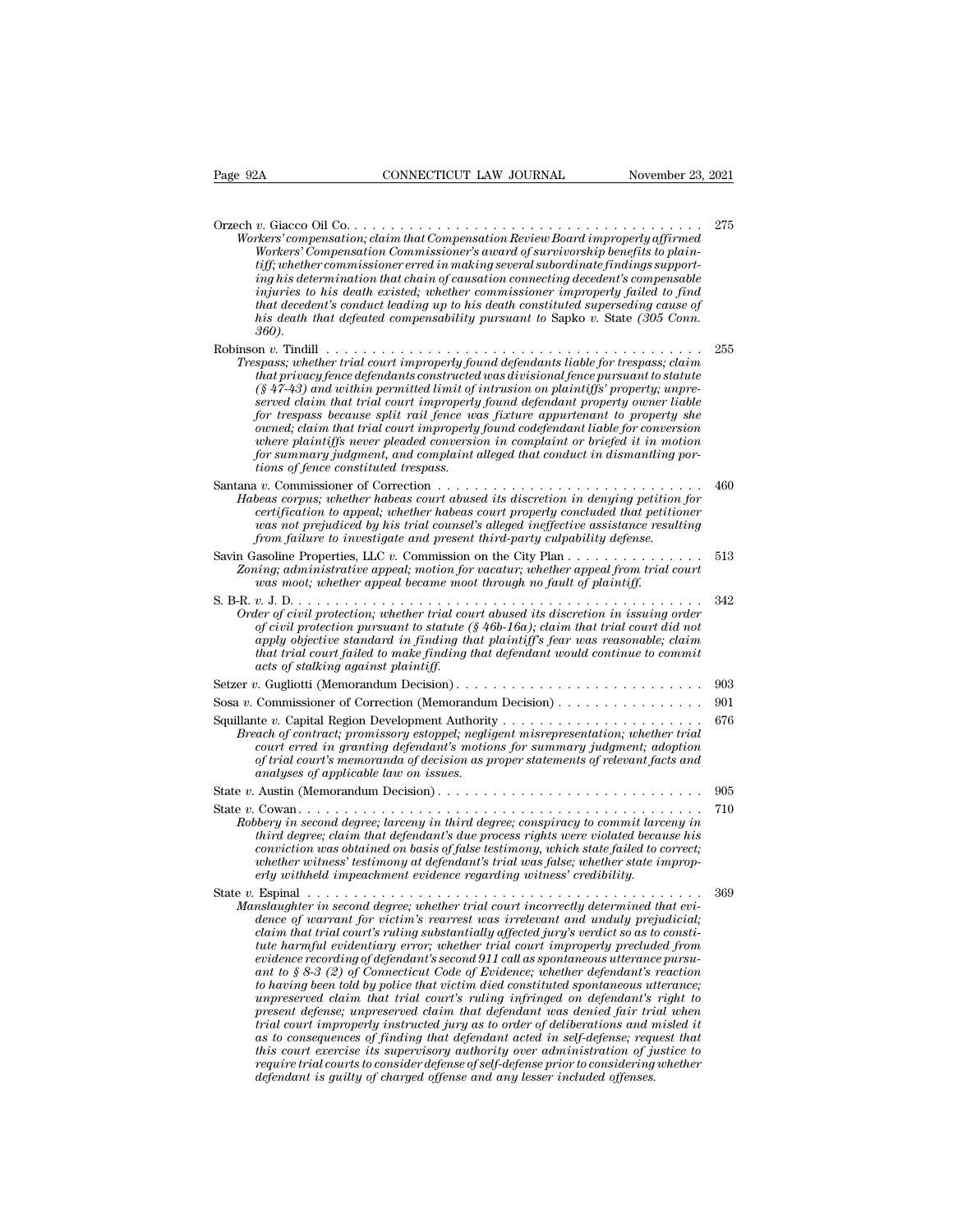| CONNECTICUT LAW JOURNAL<br>November 23, 2021                                                                                                                                                                                                                                                                                                                                                                                                                                                                                                                                                                                                                                                                                                                                                                                                                                                                                  | Page 93A |
|-------------------------------------------------------------------------------------------------------------------------------------------------------------------------------------------------------------------------------------------------------------------------------------------------------------------------------------------------------------------------------------------------------------------------------------------------------------------------------------------------------------------------------------------------------------------------------------------------------------------------------------------------------------------------------------------------------------------------------------------------------------------------------------------------------------------------------------------------------------------------------------------------------------------------------|----------|
| Criminal damage to landlord's property in first degree; whether evidence was suffi-<br>cient to support conviction; claim that state presented insufficient evidence to<br>establish element of specific intent.                                                                                                                                                                                                                                                                                                                                                                                                                                                                                                                                                                                                                                                                                                              | 198      |
| Motion to correct illegal sentence; whether trial court improperly denied motion to<br>correct illegal sentence in violation of constitutional prohibition against double<br>jeopardy when sentencing court had imposed concurrent terms of imprisonment<br>on convictions of murder and felony murder but did not merge convictions or<br>vacate felony murder conviction.                                                                                                                                                                                                                                                                                                                                                                                                                                                                                                                                                   | 568      |
| State $v$ . Luna<br>Misconduct with motor vehicle; assault in third degree; whether evidence was suffi-<br>cient to support conviction; claim that evidence was insufficient for jury to<br>determine that defendant acted with criminal negligence; claim that trial court<br>abused its discretion and violated defendant's constitutional right to present<br>defense when it precluded her from introducing toxicology report into evidence;<br>claim that admission into evidence of death certificate violated defendant's sixth<br>amendment right to confrontation because death certificate contained testimonial<br>hearsay; claim that trial court violated defendant's constitutional right to conflict<br>free representation when trial court failed to inquire, sua sponte, into conflict<br>of interest defense counsel created.                                                                              | 45       |
| Assault in third degree; reckless endangerment in first degree; criminal violation<br>of protective order; motions to open; whether trial court properly determined that<br>it lacked jurisdiction to consider defendant's motions to open; claim that trial<br>court abused its discretion when it failed to retain jurisdiction to determine<br>motions to open; whether, as matter of law, there was jurisdiction for court to<br>retain; whether allegation of ineffective assistance of counsel provided trial court<br>with continuing jurisdiction over criminal case; claim that trial court violated<br>defendant's right to due process when it dismissed motions to open without<br>providing notice and opportunity to be heard on issue of jurisdiction; whether<br>procedures used were adequate to prevent erroneous deprivation of defendant's<br>private interest in exercising right to redress grievances. | 663      |
| Possession of narcotics with intent to sell by person who is not drug-dependent;<br>criminal possession of revolver; risk of injury to child; whether evidence was<br>sufficient to support conviction; claim that evidence was insufficient to establish<br>that defendant had dominion and control over and constructively possessed<br>revolver and narcotics; claim that defendant was not in exclusive possession of<br>apartment in which police found revolver and narcotics; whether evidence of<br>loaded revolver hidden in storage container was sufficient to support conviction<br>of risk of injury to child; whether trial court violated defendant's sixth amendment<br>right to compulsory process when it declined to issue capias for police officer<br>who failed to appear at trial in response to subpoena and denied request for con-<br>tinuance.                                                     | 154      |
| Operation of motor vehicle while under the influence of intoxicating liquor or drugs;<br>motion to modify condition of probation; claim that trial court improperly deter-<br>mined that special condition of probation prohibited defendant from having any<br>contact with her children; claim that trial court improperly denied defendant's<br>motion for modification because special condition of probation violated her<br>procedural and substantive due process rights.                                                                                                                                                                                                                                                                                                                                                                                                                                              | 592      |
| Swain v. Commissioner of Correction (Memorandum Decision) $\dots \dots \dots \dots \dots$                                                                                                                                                                                                                                                                                                                                                                                                                                                                                                                                                                                                                                                                                                                                                                                                                                     | 902      |
| Talton v. Commissioner of Correction (Memorandum Decision)                                                                                                                                                                                                                                                                                                                                                                                                                                                                                                                                                                                                                                                                                                                                                                                                                                                                    | 901      |
|                                                                                                                                                                                                                                                                                                                                                                                                                                                                                                                                                                                                                                                                                                                                                                                                                                                                                                                               |          |

| motion to modify condition of probation; claim that trial court improperly deter-<br>mined that special condition of probation prohibited defendant from having any<br>contact with her children; claim that trial court improperly denied defendant's<br>motion for modification because special condition of probation violated her<br>procedural and substantive due process rights.    |     |
|--------------------------------------------------------------------------------------------------------------------------------------------------------------------------------------------------------------------------------------------------------------------------------------------------------------------------------------------------------------------------------------------|-----|
|                                                                                                                                                                                                                                                                                                                                                                                            | 902 |
|                                                                                                                                                                                                                                                                                                                                                                                            |     |
| Dissolution of marriage; whether trial court improperly modified parties' custody<br>agreement regarding air travel relating to minor child.                                                                                                                                                                                                                                               | -16 |
| Habeas corpus; whether petitioner failed to demonstrate that habeas court's denial<br>of petition for certification to appeal from judgment denying petition for writ<br>of habeas corpus constituted abuse of discretion; whether petitioner's trial counsel<br>rendered ineffective assistance by permitting certain prejudicial prior miscon-<br>duct evidence to be admitted at trial. | 803 |